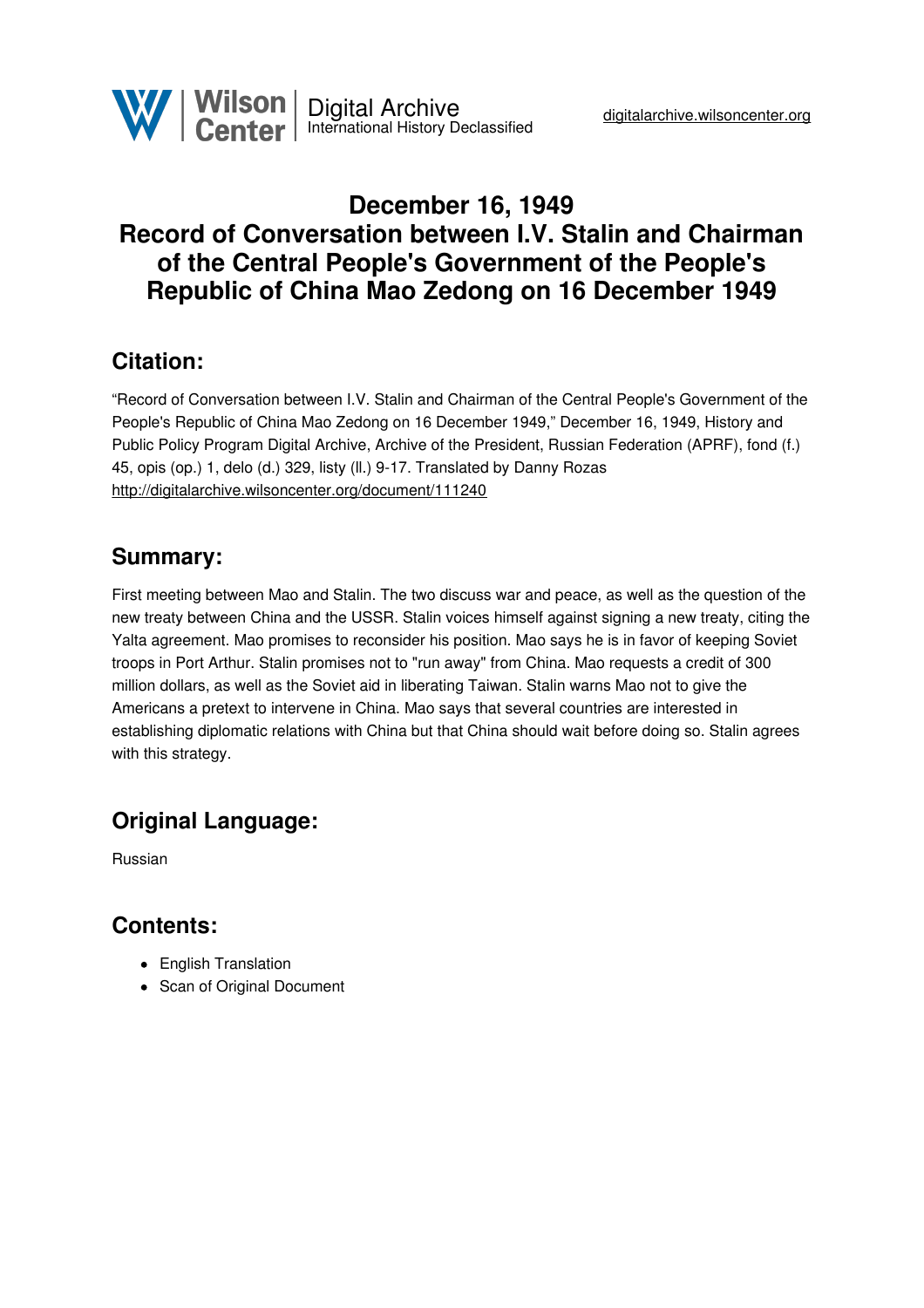[Classification level blacked out:

"NOT SECRET" Stamped]

#### RECORD OF CONVERSATION BETWEEN COMRADE I.V. STALIN AND CHAIRMAN OF THE CENTRAL PEOPLE'S GOVERNMENT OF THE PEOPLE'S REPUBLIC OF CHINA MAO ZEDONG on 16 December 1949

After an exchange of greetings and a discussion of general topics, the following conversation took place.

Comrade Mao Zedong: The most important question at the present time is the question of establishing peace. China needs a period of 3-5 years of peace, which would be used to bring the economy back to pre-war levels and to stabilize the country in general. Decisions on the most important questions in China hinge on the prospects for a peaceful future. With this in mind the CC CPC [Central Committee of the Communist Party of China] entrusted me to ascertain from you, comr[ade]. Stalin, in what way and for how long will international peace be preserved.

Comrade Stalin: In China a war for peace, as it were, is taking place. The question of peace greatly preoccupies the Soviet Union as well, though we have already had peace for the past four years. With regards to China, there is no immediate threat at the present time: Japan has yet to stand up on its feet and is thus not ready for war; America, though it screams war, is actually afraid of war more than anything; Europe is afraid of war; in essence, there is no one to fight with China, not unless Kim Il Sung decides to invade China?

Peace will depend on our efforts. If we continue to be friendly, peace can last not only 5-10 years, but 20-25 years and perhaps even longer.

Comrade Mao Zedong: Since Liu Shaoqi's return to China, CC CPC has been discussing the treaty of friendship, alliance and mutual assistance between China and the USSR.

Comrade Stalin: This question we can discuss and decide. We must ascertain whether to declare the continuation of the current 1945 treaty of alliance and friendship between the USSR and China, to announce impending changes in the future, or to make these changes right now.

As you know, this treaty was concluded between the USSR and China as a result of the Yalta Agreement, which provided for the main points of the treaty (the question of the Kurile Islands, South Sakhalin, Port Arthur, etc.). That is, the given treaty was concluded, so to speak, with the consent of America and England. Keeping in mind this circumstance, we, within our inner circle, have decided not to modify any of the points of this treaty for now, since a change in even one point could give America and England the legal grounds to raise questions about modifying also the treaty's provisions concerning the Kurile Islands, South Sakhalin, etc. This is why we searched to find a way to modify the current treaty in effect while formally maintaining its provisions, in this case by formally maintaining the Soviet Union's right to station its troops at Port Arthur while, at the request of the Chinese government, actually withdrawing the Soviet Armed forces currently stationed there. Such an operation could be carried out upon China's request.

One could do the same with KChZhD [Chinese Changchun Railroad, which traverses Manchuria], that is, to effectively modify the corresponding points of the agreement while formally maintaining its provisions, upon China's request.

If, on the other hand, the Chinese comrades are not satisfied with this strategy, they can present their own proposals.

Comrade Mao Zedong: The present situation with regard to KChZhD and Port Arthur corresponds well with Chinese interests, as the Chinese forces are inadequate to effectively fight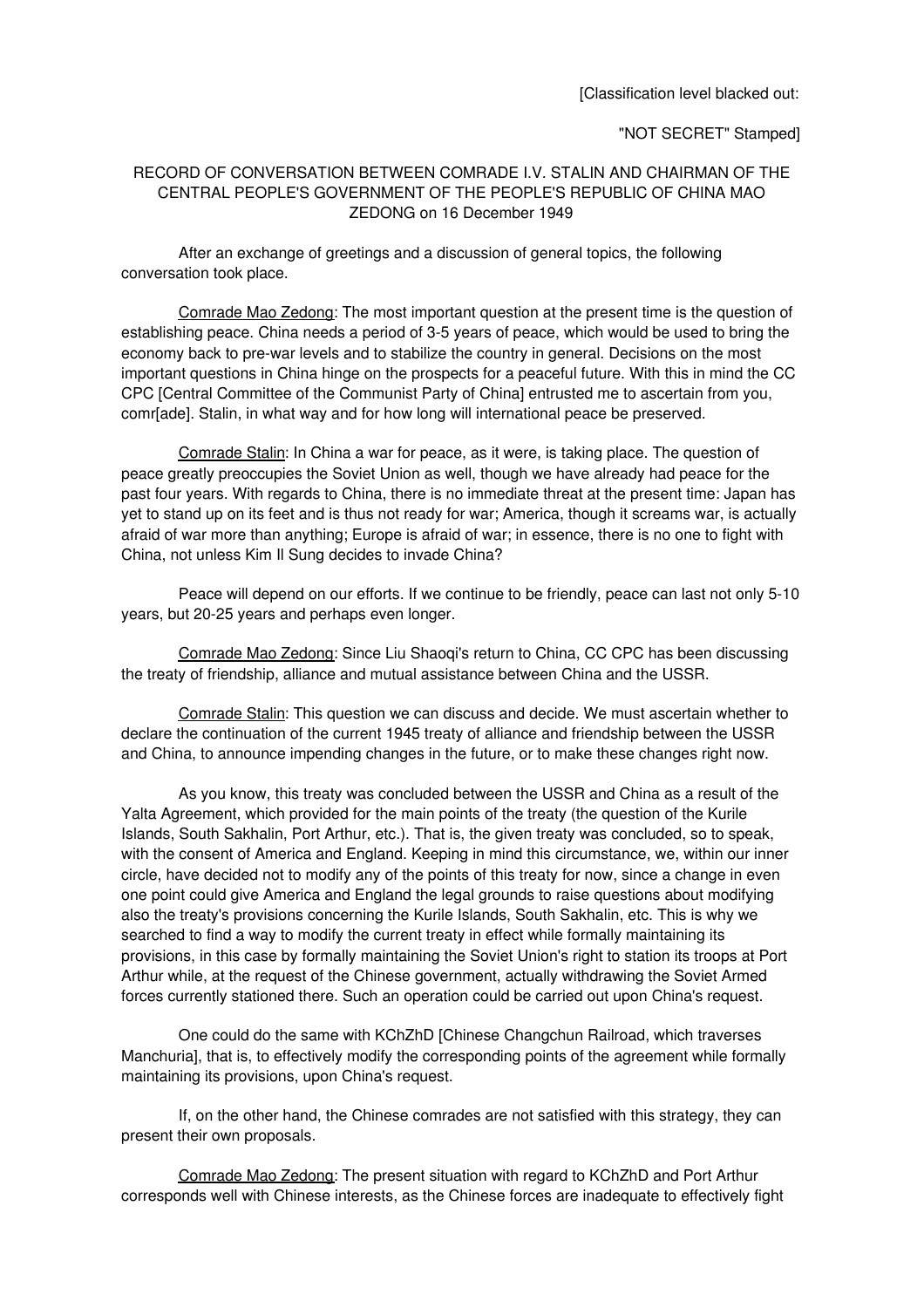against imperialist aggression. In addition, KChZhD is a training school for the preparation of Chinese cadres in railroad and industry.

Comrade Stalin: The withdrawal of troops does not mean that Soviet Union refuses to assist China, if such assistance is needed. The fact is that we, as communists, are not altogether comfortable with stationing our forces on foreign soil, especially on the soil of a friendly nation. Given this situation anyone could say that if Soviet forces can be stationed on Chinese territory, then why could not the British, for example, station their forces in Hong Kong, or the Americans in Tokyo?

We would gain much in the arena of international relations if, with mutual agreement, the Soviet forces were to be withdrawn from Port Arthur. In addition, the withdrawal of Soviet forces would provide a serious boost to Chinese communists in their relations with the national bourgeoisie. Everyone would see that the communists have managed to achieve what [Nationalist Chinese leader] Jiang Jieshi [Chiang Kai-shek] could not. The Chinese communists must take the national bourgeoisie into consideration.

The treaty ensures the USSR's right to station its troops in Port Arthur. But the USSR is not obligated to exercise this right and can withdraw its troops upon Chinese request. However, if this is unsuitable, the troops in Port Arthur can remain there for 2, 5, or 10 years, whatever suits China best. Let them not misunderstand that we want to run away from China. We can stay there for 20 years even.

Comrade Mao Zedong: In discussing the treaty in China we had not taken into account the American and English positions regarding the Yalta agreement. We must act in a way that is best for the common cause. This question merits further consideration. However, it is already becoming clear that the treaty should not be modified at the present time, nor should one rush to withdraw troops from Port Arthur.

Should not Zhou Enlai visit Moscow in order to decide the treaty question?

Comrade Stalin: No, this question you must decide for yourselves. Zhou may be needed in regard to other matters.

Comrade Mao Zedong: We would like to decide on the question of Soviet credit to China, that is to draw up a credit agreement for 300.000.000 dollars between the governments of the USSR and China.

Comrade Stalin: This can be done. If you would like to formalize this agreement now, we can.

Comrade Mao Zedong: Yes, exactly now, as this would resonate well in China. At the same time it is necessary to resolve the question of trade, especially between the USSR and Xinjiang [Sinkiang], though at present we cannot present a specific trade operations plan for this region.

Comrade Stalin: We must know right now what kind of equipment China will need, especially now, since we do not have equipment in reserve and the request for industrial goods must be submitted ahead of time.

Comrade Mao Zedong: We are having difficulties in putting together a request for equipment, as the industrial picture is as yet unclear.

Comrade Stalin: It is desirable to expedite the preparation of this request, as requests for equipment are submitted to our industry at least a year in advance.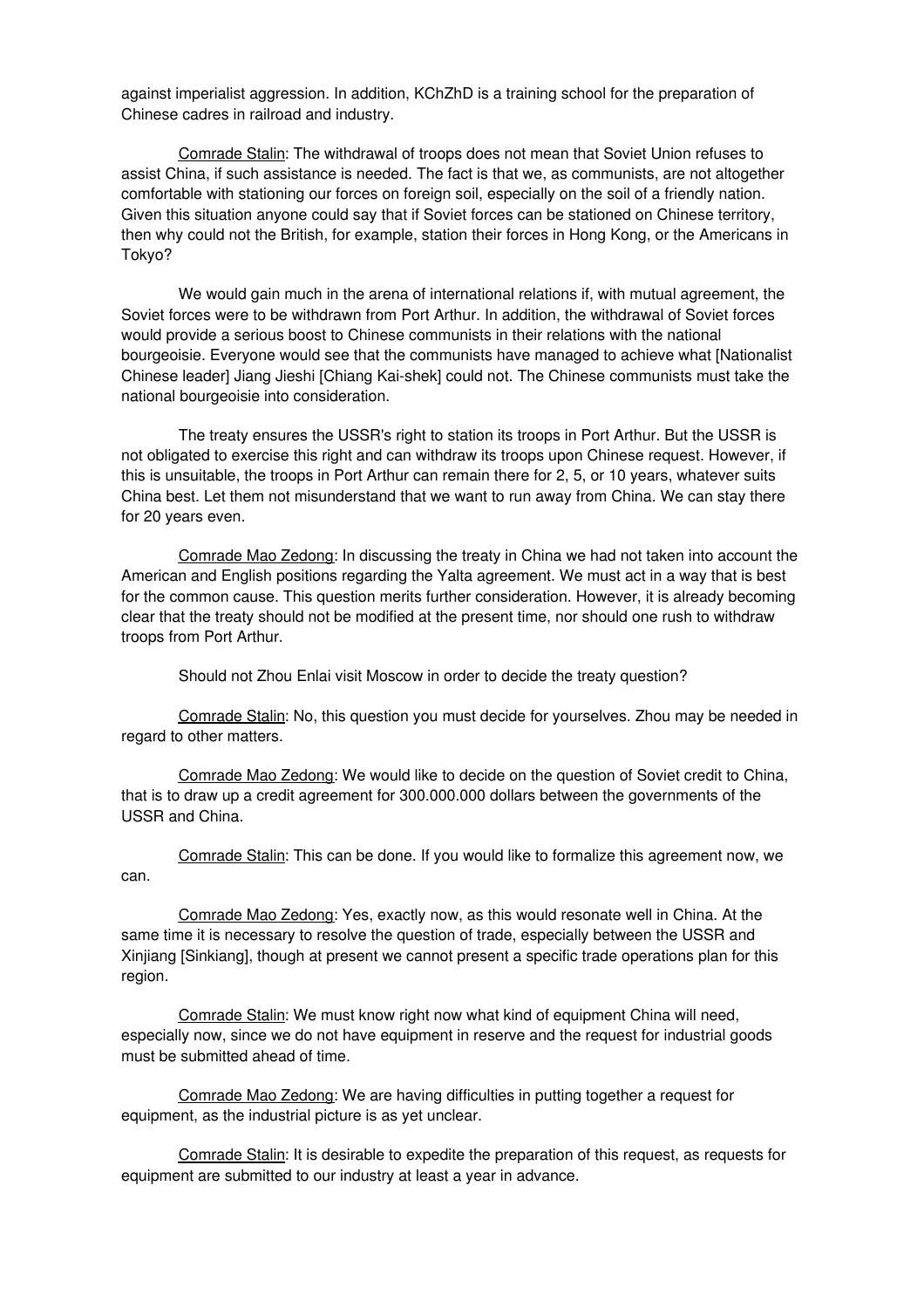Comrade Mao Zedong: We would very much like to receive assistance from the USSR in creating air transportation routes.

Comrade Stalin: We are ready to render such assistance. Air routes can be established over Xinjiang and the MPR [Mongolian People's Republic]. We have specialists. We will give you assistance.

Comrade Mao Zedong: We would also like to receive your assistance in creating a naval force.

Comrade Stalin: Cadres for Chinese navy could be prepared at Port Arthur. You give us people, and we will give you ships. Trained cadres of the Chinese navy could then return to China on these ships.

Comrade Mao Zedong: Guomindang [Kuomintang] supporters have built a naval and air base on the island of Formosa [Taiwan]. Our lack of naval forces and aviation makes the occupation of the island by the People's Liberation Army [PLA] more difficult. With regard to this, some of our generals have been voicing opinions that we should request assistance from the Soviet Union, which could send volunteer pilots or secret military detachments to speed up the conquest of Formosa.

Comrade Stalin: Assistance has not been ruled out, though one ought to consider the form of such assistance. What is most important here is not to give Americans a pretext to intervene. With regard to headquarters staff and instructors we can give them to you anytime. The rest we will have to think about.

Do you have any assault landing units?

Comrade Mao Zedong: We have one former Guomindang assault landing regiment unit which came over to join our side.

Comrade Stalin: One could select a company of landing forces, train them in propaganda, send them over to Formosa, and through them organize an uprising on the isle.

Comrade Mao Zedong: Our troops have approached the borders of Burma and Indo-China. As a result, the Americans and the British are alarmed, not knowing whether we will cross the border or whether our troops will halt their movement.

Comrade Stalin: One could create a rumor that you are preparing to cross the border and in this way frighten the imperialists a bit.

Comrade Mao Zedong: Several countries, especially Britain, are actively campaigning to recognize the People's Republic of China. However, we believe that we should not rush to be recognized. We must first bring about order to the country, strengthen our position, and then we can talk to foreign imperialists.

Comrade Stalin: That is a good policy. In addition, there is no need for you to create conflicts with the British and the Americans. If, for example, there will be a need to put pressure on the British, this can be done by resorting to a conflict between the Guangdong province and Hong Kong. And to resolve this conflict, Mao Zedong could come forward as the mediator. The main point is not to rush and to avoid conflicts.

Are there foreign banks operating in Shanghai?

Comrade Mao Zedong: Yes.

Comrade Stalin: And whom are they serving?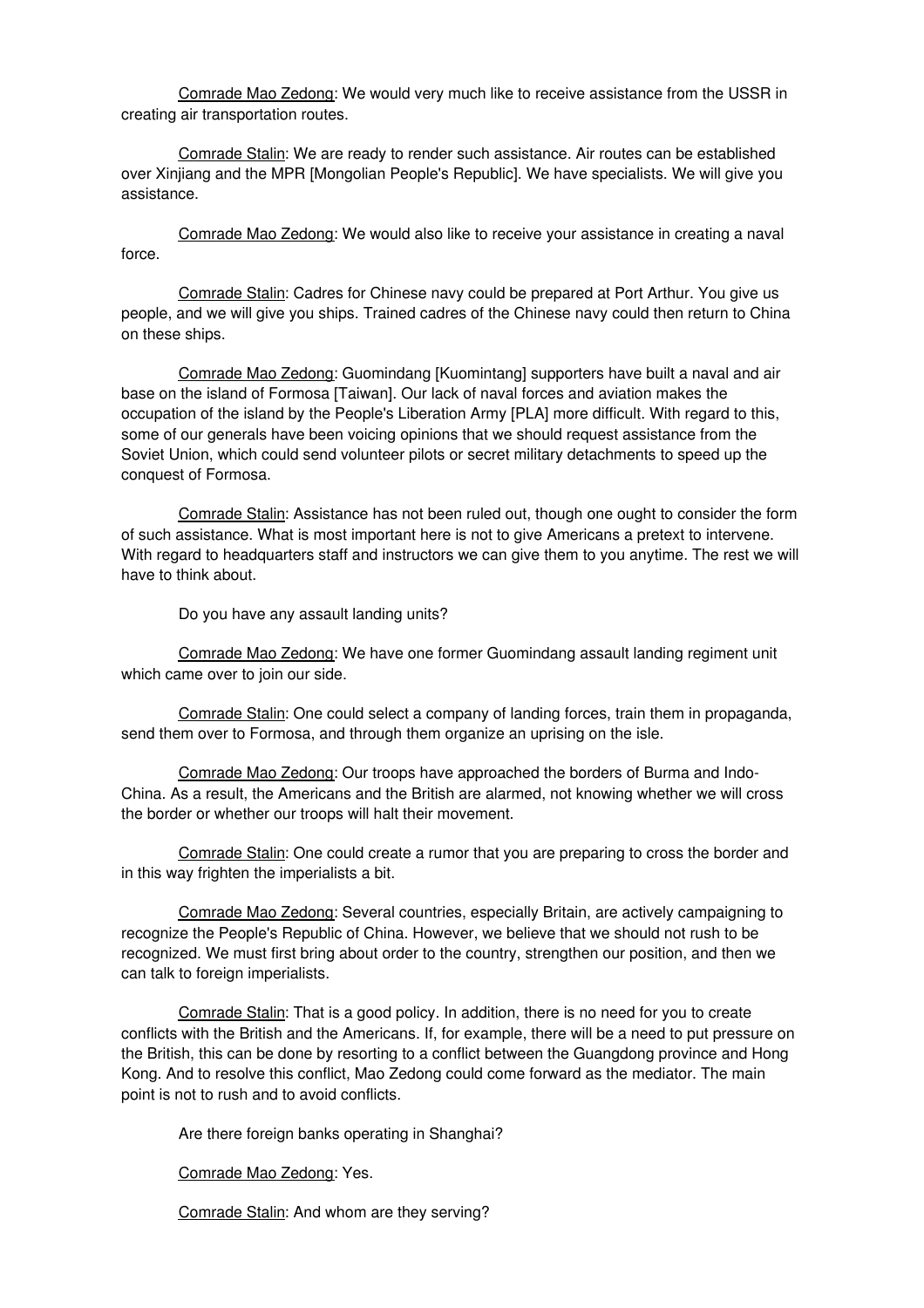Comrade Mao Zedong: The Chinese national bourgeoisie and foreign enterprises which so far we have not touched. As for the foreigners' spheres of influence, the British predominate in investments in the economic and commercial sectors, while the Americans lead in the sector of cultural-educational organizations.

Comrade Stalin: What is the situation regarding Japanese enterprises?

Comrade Mao Zedong: They have been nationalized.

Comrade Stalin: In whose hands is the customs agency?

Comrade Mao Zedong: In the hands of the government.

Comrade Stalin: It is important to focus attention on the customs agency as it is usually a good source of government revenue.

Comrade Mao Zedong: In the military and political sectors we have already achieved complete success; as for cultural and economic sectors, we have as yet not freed ourselves from foreign influence there.

Comrade Stalin: Do you have inspectors and agents overseeing foreign enterprises, banks, etc.?

Comrade Mao Zedong: Yes, we have. We are carrying out such work in the study and oversight of foreign enterprises (the Kailan [?] mines, electric power plants and aqueducts in Shanghai, etc.).

Comrade Stalin: One should have government inspectors who must operate legally. The foreigners should also be taxed at higher levels than the Chinese.

Who owns the enterprises mining wolfram [tungsten], molybdenum, and petroleum?

Comrade Mao Zedong: The government.

Comrade Stalin: It is important to increase the mining of minerals and especially of petroleum. You could build an oil pipeline from western Lanzhou to Chengdu [?], and then transport fuel by ship.

Comrade Mao Zedong: So far we have not decided which districts of China we should strive to develop first - the coastal areas or those inland, since we were unsure of the prospects for peace.

Comrade Stalin: Petroleum, coal, and metal are always needed, regardless of whether there be war or not.

Comrade Stalin: Can rubber-bearing trees be grown in southern China?

Comrade Mao Zedong: So far it has not been possible.

Comrade Stalin: Is there a meteorological service in China?

Comrade Mao Zedong: No, it has not been established yet.

Comrade Stalin: It should be established.

Comrade Stalin: We would like to receive from you a list of your works which could be translated into Russian.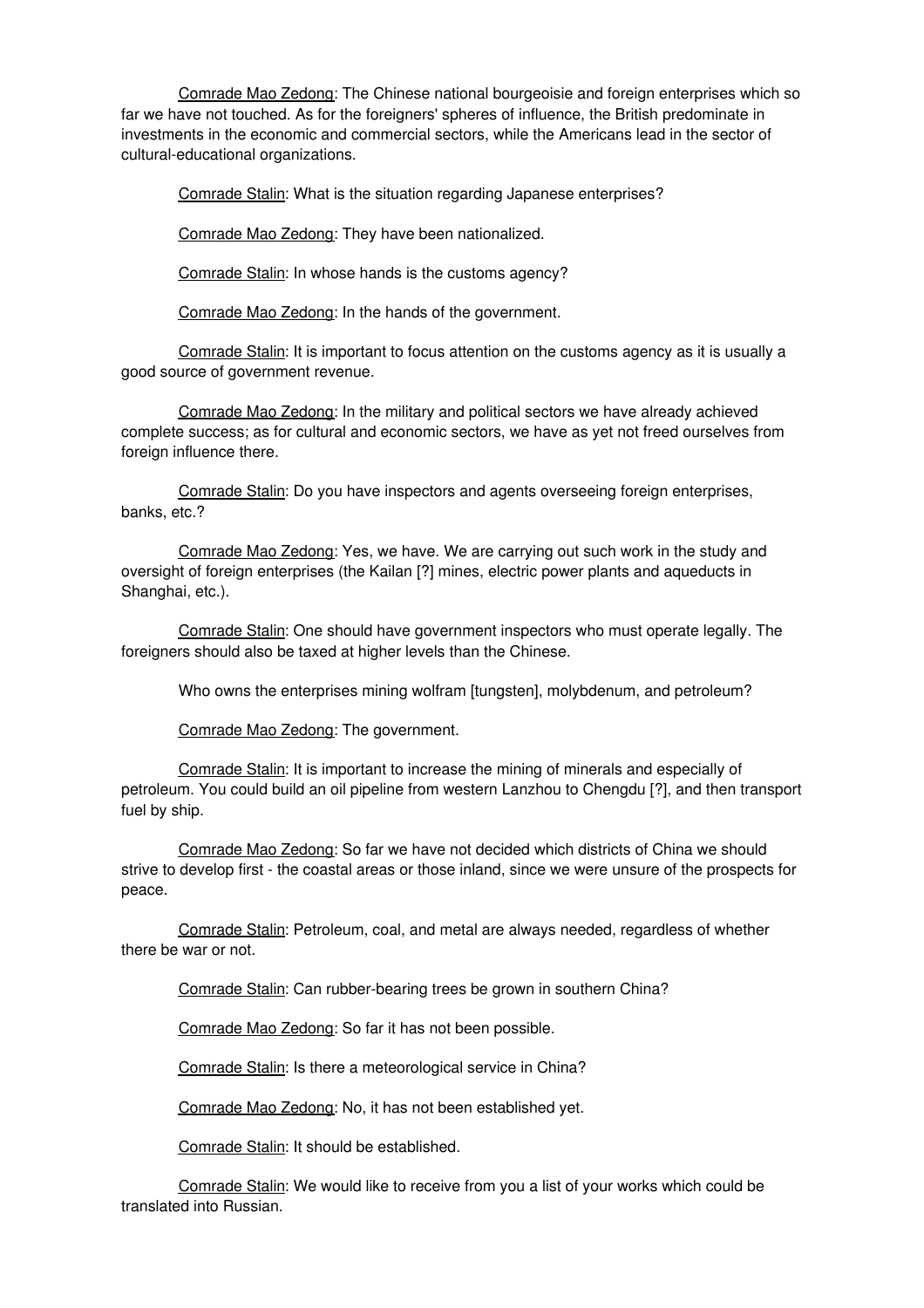Comrade Mao Zedong: I am currently reviewing my works which were published in various local publishing houses and which contain a mass of errors and misrepresentations. I plan to complete this review by spring of 1950. However, I would like to receive help from Soviet comrades: first of all, to work on the texts with Russian translators and, secondly, to receive help in editing the Chinese original.

Comrade Stalin: This can be done. However, do you need your works edited?

Comrade Mao Zedong: Yes, and I ask you to select a comrade suitable for such a task, say, for example, someone from CC VKP/b/ [All-Union Communist Party of bolsheviks].

Comrade Stalin: It can be arranged, if indeed there is such a need.

Also present at the meeting: comrs. Molotov, Malenkov, Bulganin, Vyshinskii, [Soviet translator N.T.] Fedorenko and [Chinese translator] Shi Zhe /Karskii/.

Recorded by comr. Fedorenko.

[signature illegible 31/XII]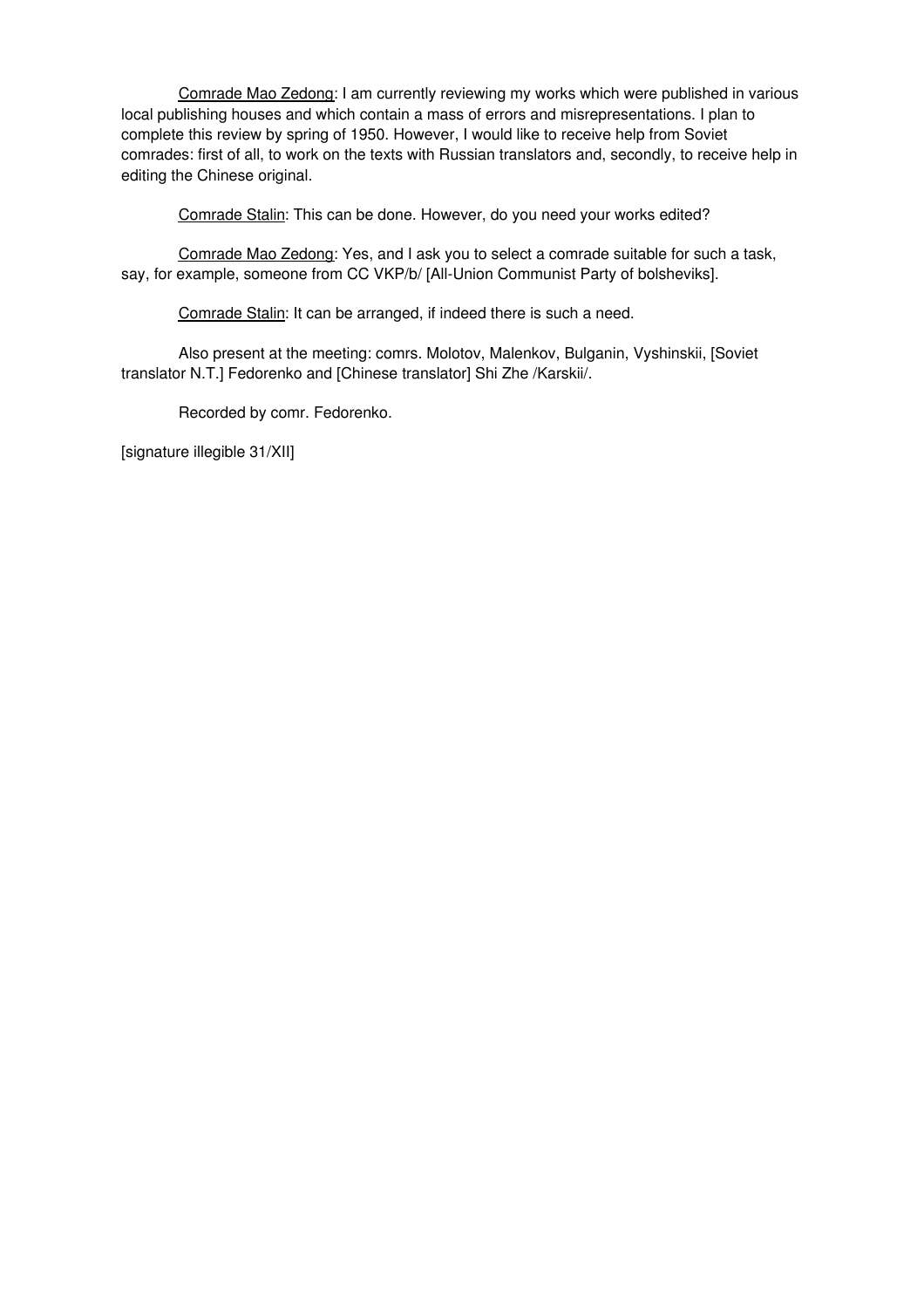$-22105$ 

q

HEGEKPETHO

#### ЗАПИСЬ

БЕСЕДЫ ТОВАРИЦА СТАЛИНА И.В. С ПРЕДСЕДАТЕЛЕМ ЦЕНТРАЛЬНОГО НАРОДНОГО ПРАВИТЕЛЬСТВА КИТАЙСКОЙ НАРОДНОЙ РЕСПУБЛИКИ МАО ЦЗЭ-ДУНОМ 16 декабря 1949 г.

После обмена приветствиями и разговора на общие темы состоялась беседа слодующего содержания.

Товарищ Мао Цзэ-дун: Главнейшим вопросом в настоящее время является вопрос об обеспечении мира. Китай нуждается в мирной передышке продолжительностью в 3-5 лет, которая была бы использована для восстановления предвоенного уровня экономики и стабилизации общего положения в стране. Решение важнейших вопросов в Китае находится в зависимости от перспектив на мир. В связи с этим ЦК КПК поручило мне выяснить у Вас, тов. Сталина, вопрос о том, каким образом и насколько эеспечен международный нир.

Товарищ Сталин: В Китае, таким обравом, идет война за мир. Вопрос о мире более всего занимает и Советский Союз, хотя для него мир существует уже в течение четырех лет. Что касается Китая, то непосредственной угровы для него в настоящее время не судествует: Япония еще не стала на ноги и поэтому она к войне не готова; Америка, хотя и кричит о войне, но больше псего войны боится; в Европе запуганы войной; в сущности с Китаем некому воевать, разве что Ким Ир Сен пойдет на  $K<sub>K</sub>$ Tan?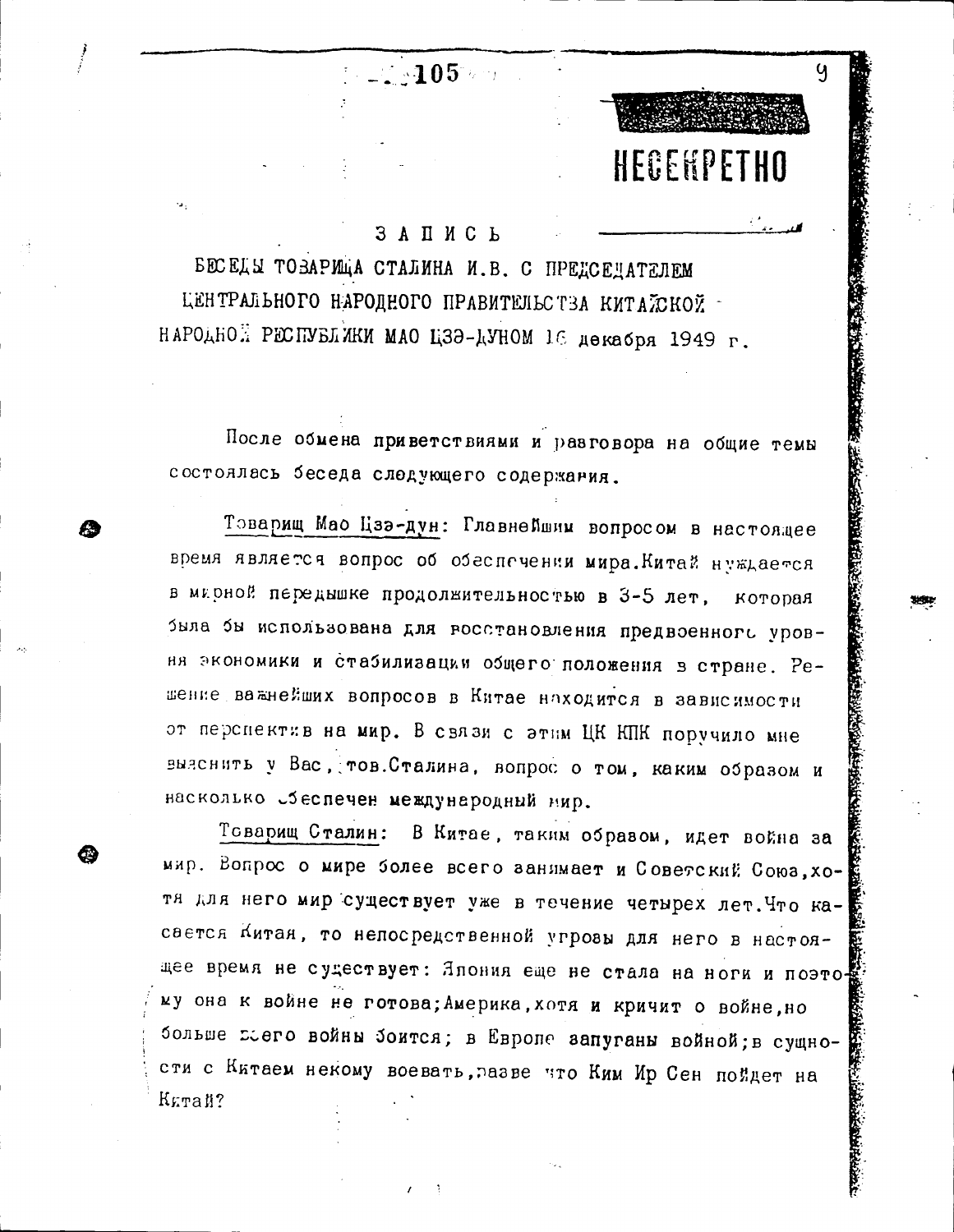Мир зависит от наших усилий. Если будем дружны, мир может быть обеспечен не только на 5-10, но и на 20-25 лет, а, возможно, и на еще более продолжительное время.

● 「地震の場合」

the state of the state of the control of the control of the control of the control of the control of the control of

A TANKA KANA KATA TANG PERTAMA PERANG PARA SERANG PADA KANYA KANYA KANYA KANYA KANYA KANYA KANYA KANYA KANYA K<br>Perang pada tanggal kanya kanya kanya kanya kanya kanya kanya kanya kanya kanya kanya kanya kanya kanya kanya k

级

 $\bigcap$ 

 $\mathbf{z}$ .

Товарищ Мао Цвэ-дун: После возвращения Лю Шао-ци в Китай в ЦК КПК обсуждается вопрос договора о дружбе, союзе и взаимопомощи между Китаем и СССР.

Товарищ Сталин: Этот вопрос можно обсудить и решить. Нужно выяснить: следует ли об"явить о сохранении судествуюдего договора о союзе и дружбе чежду СССР и Китаем от 1945г. или заявить, что будут внесены изменения, или теперь же внести в него соответствующие поправки.

как известно, этот договор был заключен между СССР и Китаем в результате Алтинского соглашения, предусматривавшего главнейшие положения договора (вопрос о Курильских островах, Южном Сахалине, Порт-Артуре и др.). Это означает, что указанный договор заключался, так сказать, с ведома Америки и Англии. Имея в виду это обстоятельство, мы в своем узком кругу решили пока не изменять никаких пунктов этого договора, так как изменение хотя бы одного пункта могло бы дать Америке и Англии юридический повод поставить вопрос и об изменении пунктов договора, касаюдихся Курильских островов, южного Сахалина и др. Поэтому было нидено возможным формельно сохранить, а фактически изменить существующий договор, т.е. сохранить формально право Советского Союза на содержание своих войск в Порт-Артуре, но по предложению Китайского правительства вывести находящиеся там части Советской Армии. Такую операцию

HORHO SNEO SN HOORARARE HO HOOCESS VERSKOUGH OF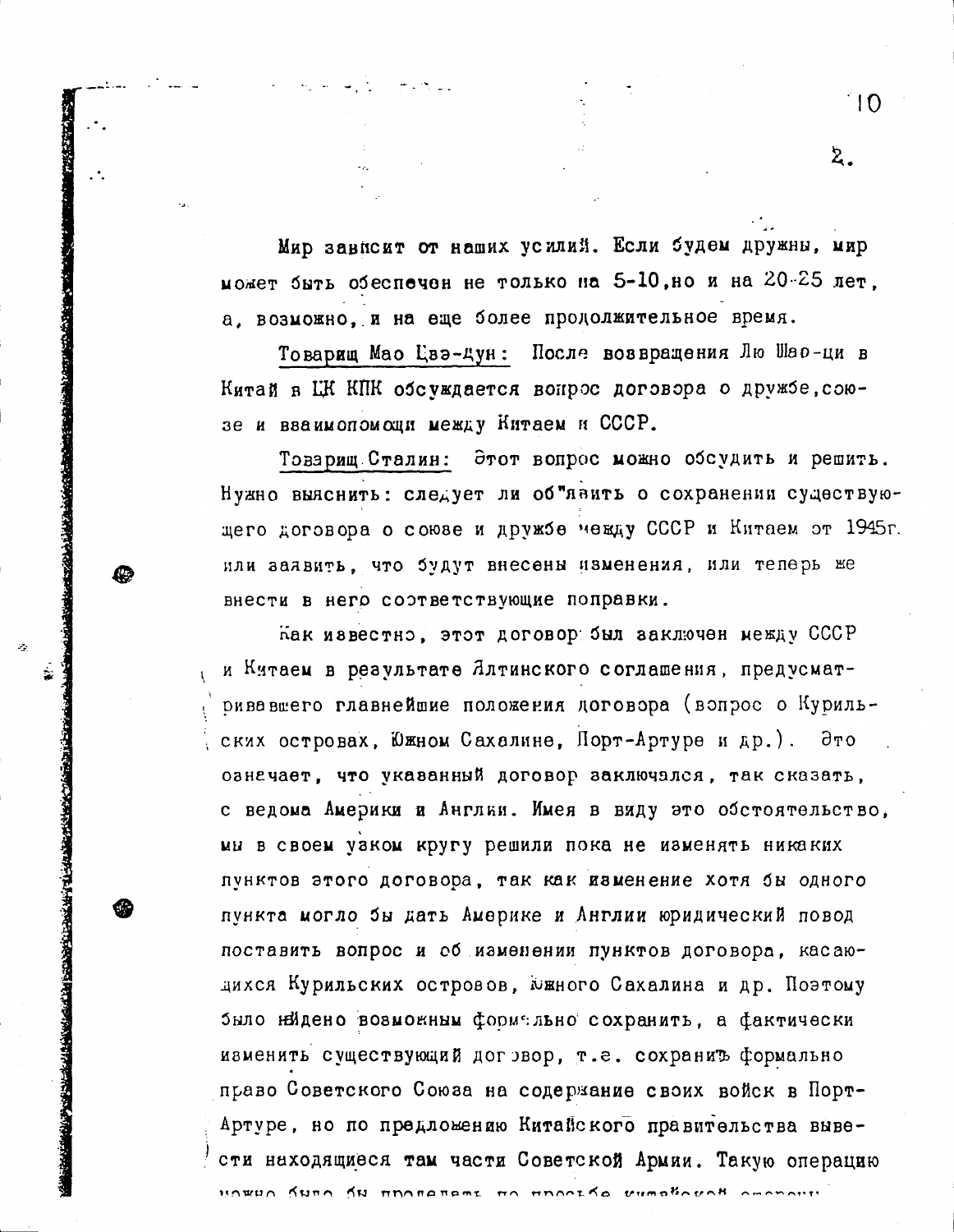Что касается КЧщи, то и в этом случае можно было бы формально сохранить, а фактически изменить соответствующие пункты соглашения с учетом пожеланий китайской стороabl.

 $\ddotsc$ 

8.

医皮肤性的 医皮肤性的 医心理学

Если, однако, эта комбинация не удовлетворяет китайских товарищей, то они могут выдвинуть свои предложения.

Товарищ Мао Цаэ-дун: Нынешнее положение с КЧаД и Порт-Артуром соответстьует интересам Китая, так как сил одного Китая недостаточно для того, чтобы успешно бороться против империалистической агрессии. Кроме того, КЧАД является школой по подготовке китайских железнодорожных и промышленных кадров.

Увод войск еще не означает, что Товарищ Сталин: Советский Союз отказывается от помощи Китаю, если она, эта помодь, потребуется. Дело в том, что нам, как коммунистам, не совсем удобно держать свои войска на чужой территории, особенно же на территории дружественной страны. Ведь при таком положении всякий может сказать, что, если советские войска находятся на китайской территории, то по-

чему, например, англичане не могут держать своих войск в Гонконге, а американцы - в Токио?<br>
Мы выиграли бы в международных отношениях, если бы советские войска по вааимному согласию были выведены из Порт-Артура. Вывод сов ной буржуазией китайские коммунисты должны считаться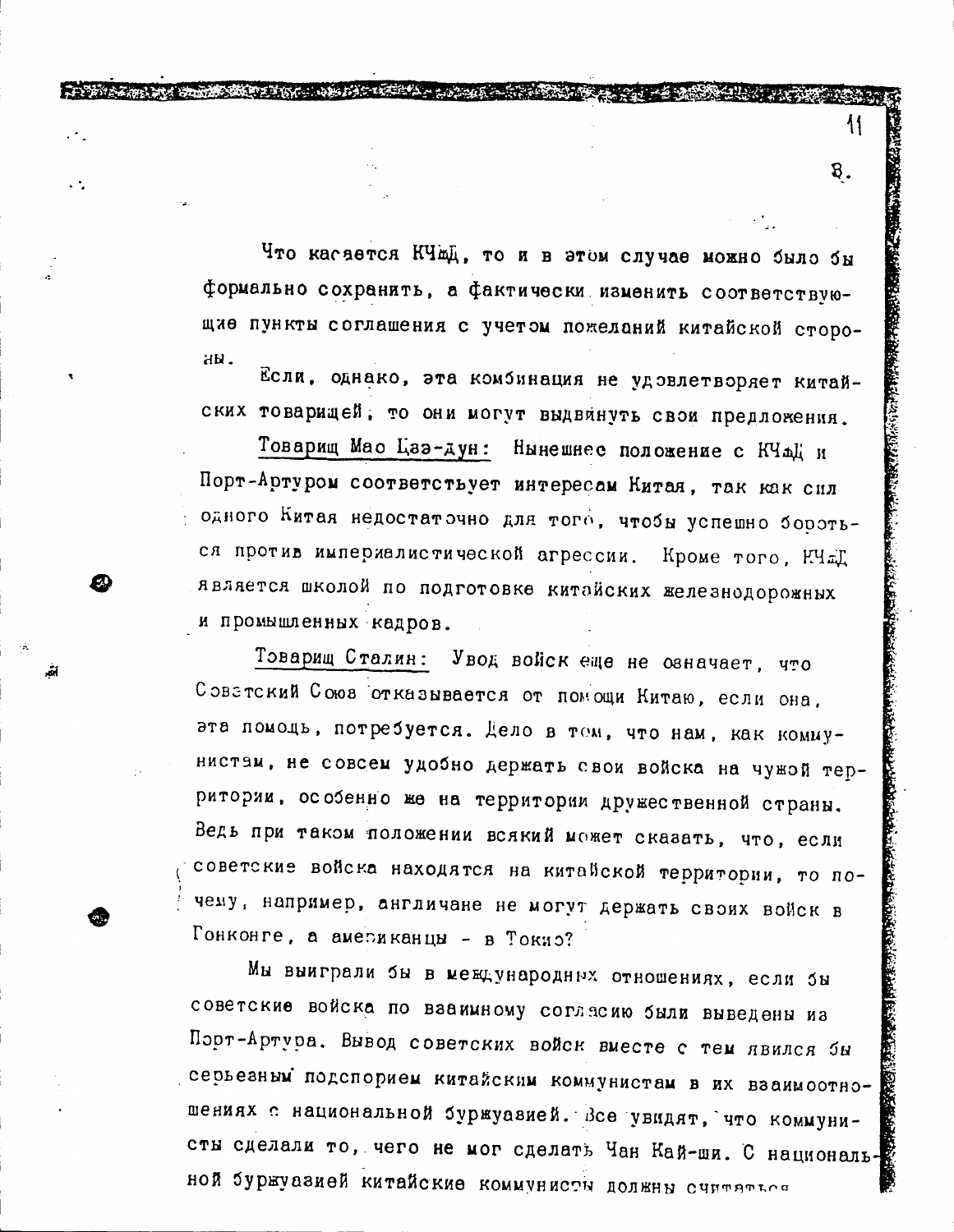договор обеспечивает за СССР право держать свои войска в Порт-Артуре. Но СССР может не использовать этого права и увести войска по просьбе китайского правительства. Однако, если это не подходит, то войска в Порт-Артуре можно оставить на 2, 5 или 10 лет, нак выгодно Китаю. Пусть не поймут, что мы хотим бежать из Китая. Мы можем оставить свои войска и на 20 лет.

При обсуждении вопроса о дого-Тэвариш Мао Цаэ-дун: воре в Китае нами не были учтены позиции Америки и Англии в связи с Ялтинским соглашением. Мы должны поступать так, как выгодно общему делу. Этот вопрос следует обдумать. Однако уже теперь становится ясным, что сейчас изменять договора не следует, как не следует спешить с выводом войск Ma Hopr-Aprypa.

не потребуется ли в связи с решением вопроса о договоре приезд Чжоу снь-лая в Москву?

Товарищ Сталин: Этот вопрос вы должны сами решить. Возможно, чжоу понадобится в связи с другими делами.

Тэварищ Мао Laa-дун: аелательно решить вопрос о кредите Советского Союза Китаю, т.е. оформить соглашение о кредите на сумму 300.000.000 долларов между правительствами СССР и Китая.

Это можно сделать. Если Вы хотите Теварич Сталин: оформить соглашение теперь, то мн согласны.

Товарищ Мао Цзэ-дун: Да, именно теперь, так как это могло бы иметь хороший резонанс в Китае.

Одновременно наобходимс решить вопрос о торговле, особенно между СССР и Синьцзяном, хотя мы в настоящее PDAME BA NOWAN HOARCTARNTE TOURNH DUAR-TODFOBBX ONODAUNE

ඟ

ά.

 $\frac{19}{12}$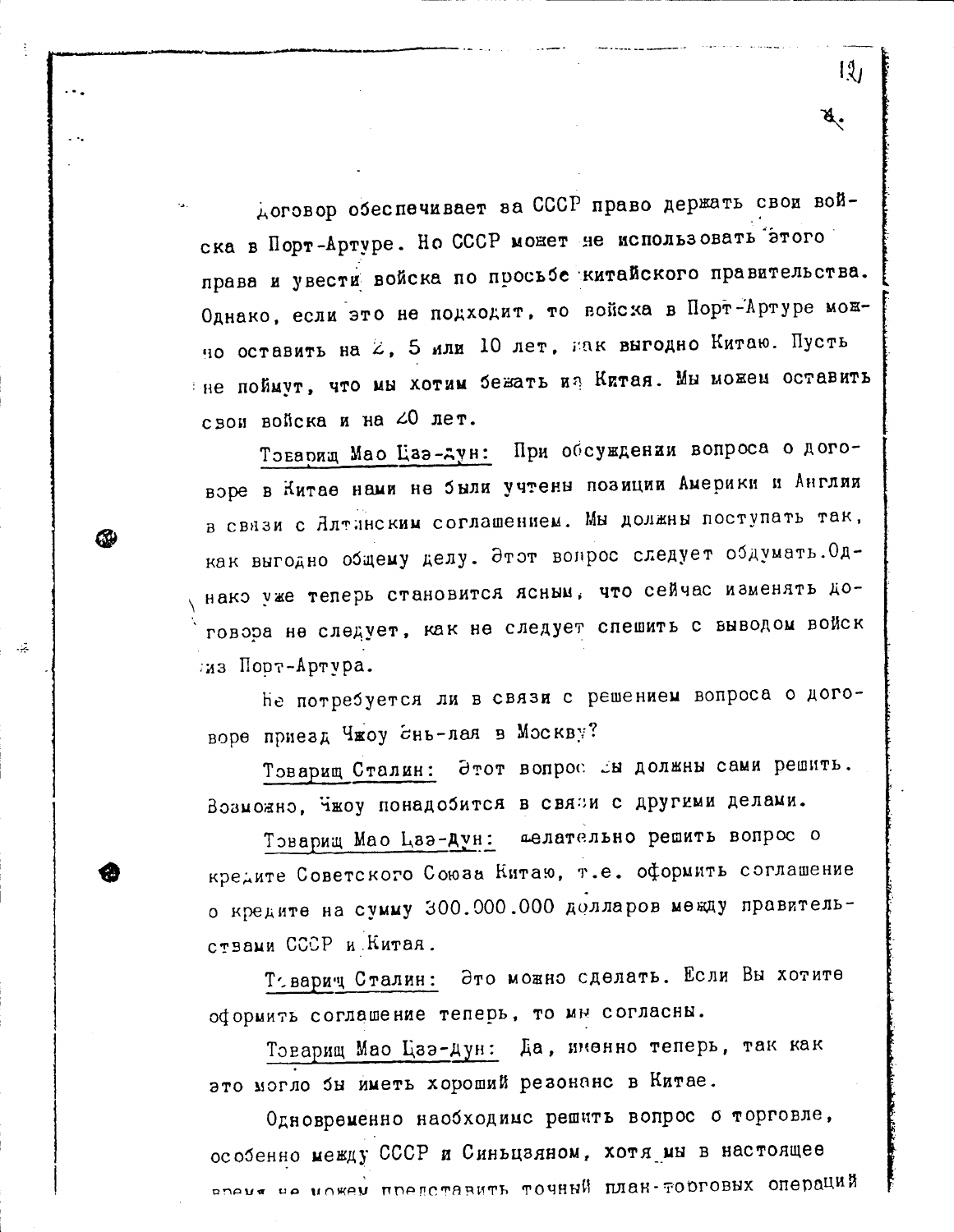в этом районе.

 $\ddotsc$ 

a se poder de la portuga de la provincia de la provincia de la provincia de la provincia de la provincia de la

Товарищ Сталин: Нам нужно знать теперь же, какое Китаю потребуется оборудование, именно теперь, поскольку у нас нет резервного оборудования, а заявка промышленности должна делаться заблаговременно.

i3

 $\mathbf{S}_{\bullet}$ 

Мы испытываем затруднения в Товарищ Мао Цаэ-дун: составлении заявки на оборудование, так как картина  $\overline{B}$ промышленности нам еще неясна.

Товарищ Сталин: фелательно ускорить составление заявки, поскольку заказы на оборудование размедаются в нашей промышленности, по крайней мере, за год вперед.

Товарищ Мао Цзэ-дун: Нам очень хотелось бы получить помодь со стороны СССР в создании воздушных путей сообщения.

Товарищ Сталин: Мы готовы эказать такую помощь. Воздушные трассы могут проходить черев Синьцзян и МНР. Мы имеем специалистов. Помощь будет обеспечена.

Нам хотелось бы также получить Товарищ Мао Цзэ-дун: Вашу помощь в создании морского флота.

Товарищ Сталин: Кадры для китайского морского флота можно было бы готовить в Порт-Артуре. Вы дадите людей, а мы дадим корабли. Обученые кадры китайского морского флота могли бы вернуться в Китай на этих же кораблях.

Товарищ Мао Цзэ-дун: Гоминдановцы создали военнонорскую и воздушную базу на о.Формоза. Отсутствие у нас морского флота и авиации осложняет занятие острова Народно-освободительной армией. В связи с этим некоторые наши генералы высказывают мысль о том, чтобы прибегнуть к помо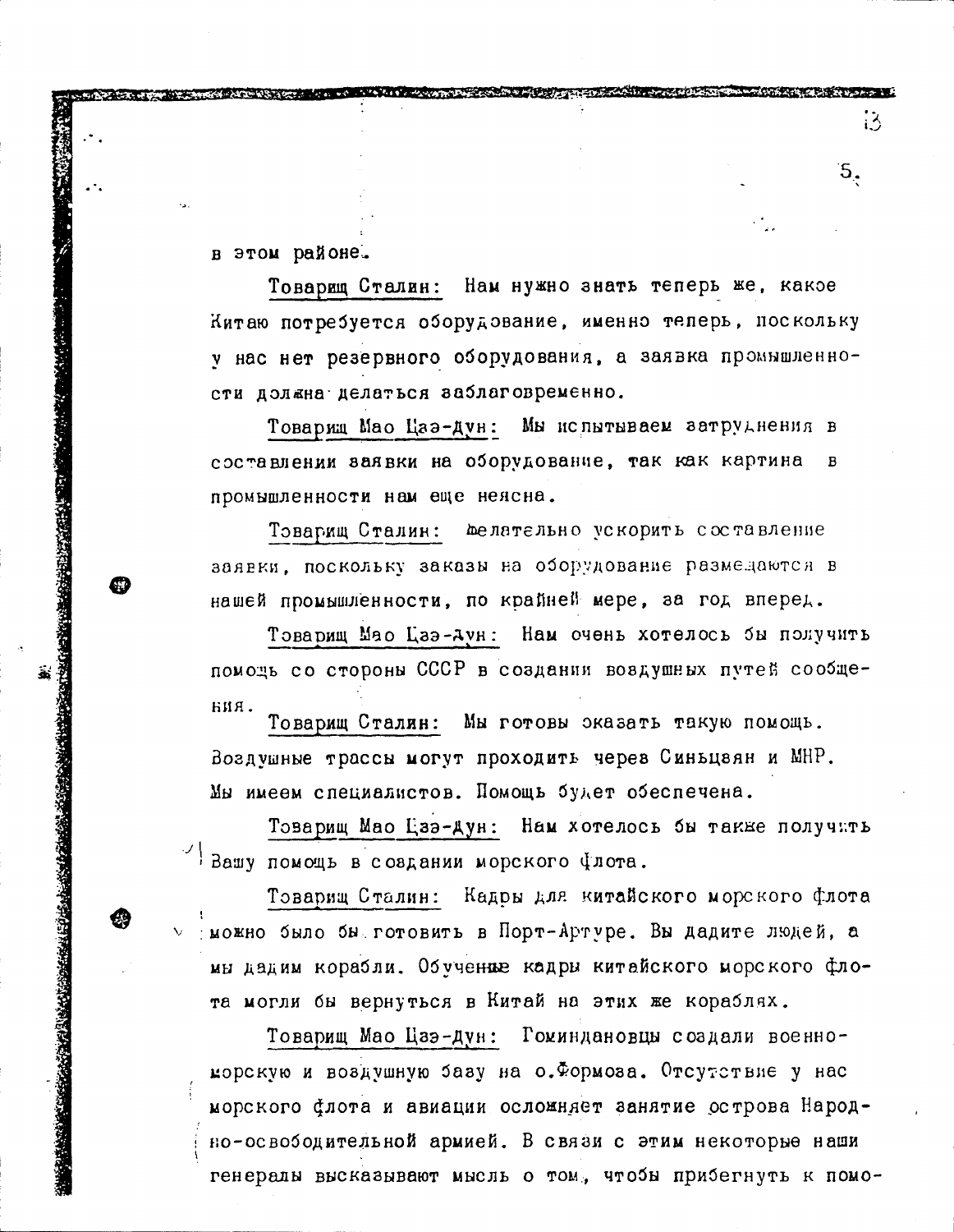щи Советского Союза, который мог бы направить своих летчиков-волонтеров или секретные воинские части для ускорения захвата Формозы.

`6.

Оказание помощи не исключено, но Товарищ Сталин: формы помощи нужно обдумать. Главное здесь - не дать по-А вода американцам для вмешательства. Что касается штабных работников и инструкторов, то их мы можем дать в любое время. Остальное обдумаем.

ссть ли у Вас десантные части?

嘉

Есть один бывший гоминдановский Товарищ Мао Цаэ-дун: десантный полк, который перешел на нашу сторону.

Товарищ Сталин: Можно было бы отобрать роту десантников, распропагандировать их, забросить на Формозу и через них организовать восстание на острове.

Товариц Мао Цзэ-дун: Наши войска подошли к границе Китая с Бирмой и Индо-Китаем. В связи с этим Англия и Америка обеспокоены тем, перейдем ли мы границу или движение наших войск остановится?

Тэварищ Сталин: Можно было бы пустить слух, что Вы готовитесь перейти границу и таким образом попугать империалистов.

Товарищ. Мао Цзэ-дун: Некоторые страны, особенно Англия, проявляют большую активность в деле признания Китайской Народной Республики. Однако, мы считаем, что нам не следует спешить с признанием. Мы должны навести порядок в стране, укрепить свое положение, а затем уже разговаривать с иностранными империалистами.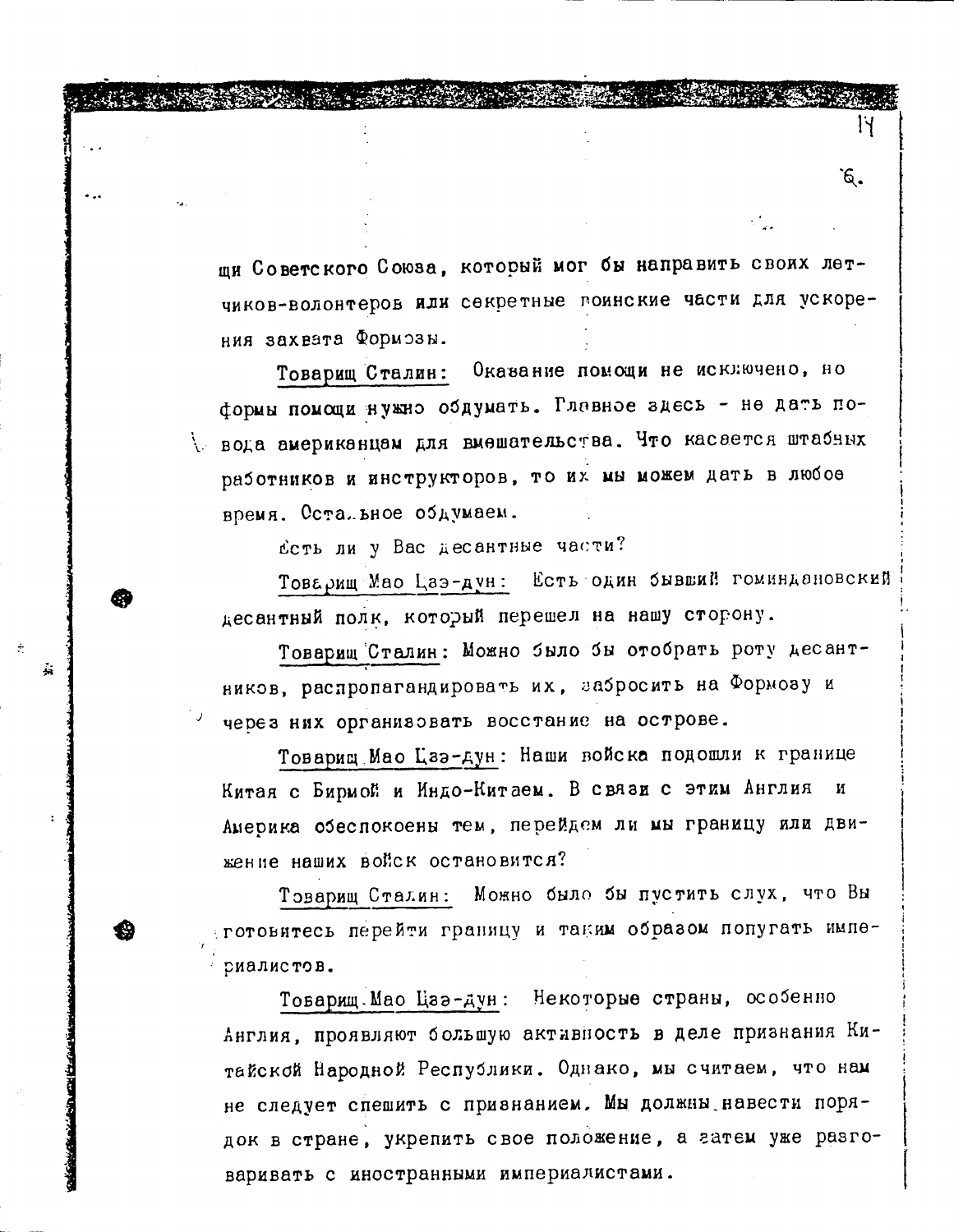Товарищ Сталин: Это правильная политика. Вместе с тем не надо самим создавать конфликтов с англичанами  $\mathbf{M}$ американцами. Если, например, понадобится нажать на Ангиию, то это можно сделать, прибегнув к конфликту Гуандун ской провинции с Гонконгом. А для урегулирования такого конфликта в качестве посредника мог бы выступить Мао Цаэдун. Главное - не торопиться и избегать конфликтов.

Функционируют ли в Шанхае иностранные банки? Тэварищ Мао Цзэ-дун: Функционируют.

Товарищ Сталин: А кого они обслуживают?

Тонарищ Мао Цзэ-дун: Китайскую национальную буржуазию и иностранные предприятия, которые мы пока не трогаем. Что касается сфер влияния иностранцав, то в области эконокики и торговли преобладают капитоловложения англичан, а в области культурно-просветительных организаций первое место принадлежит американцам.

Товарищ Сталин: Каково положение с японскими предприятиями?

Тэварищ Мао Цаэ-дун: Они наимонализированы.

Товарищ Сталин: В чьих руках таможня?

Товарищ Мао Цзэ-дун: В руках правительства.

Тэварищ Сталин: Необходимо обратить внимание на таможню, которая обычно является источником больших государственных доходов.

В области военных и политиче-Товарищ Мао Цзэ-дун: ских дел мы уже добились полного успеха; что касается культуры и экономики, то вдесь мы еще не освободились от иностранного влияния.

፟፟፟፟፟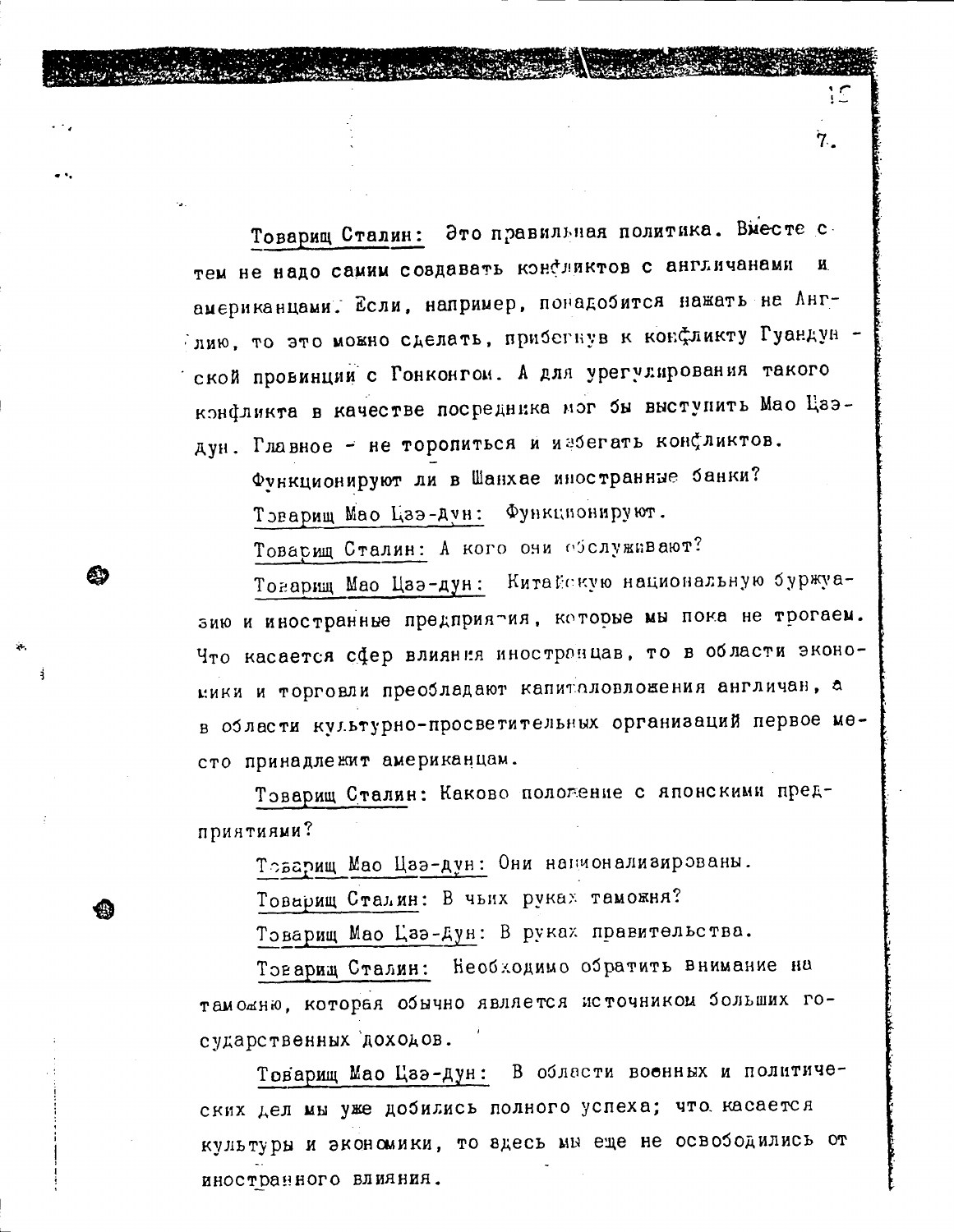Товарищ Сталин: Судествуют ли у Вас контролеры или агенты на иностранных предприятиях, в банках и т.д.?

1ĥ

৪.

**CONTRACTORS** A CONTRACTORS

62

Товарищ Мао Цзэ-дун: Судествуют. Мы проводим соответствующую работу в сбласти изучения и контроля над иностранными предприятилми (Кайланские копи, электростанции и водопровод в Шанхае и др.).

Товарищ Сталин: Надо иметь превительственных контролеров, которые должны действовать легально. Нужно, чтобы иностранцы облагались большими нелогами, чем китайцы.

В чьих руках находится добыча вольфрама, молибдена, нефти?

Товарищ Мао Цаэ-дун: В руках правительства.

Товарищ Сталин: Нужно развивать добычу минералов и особенно добычу нефти. Можно было бы построить нефтепровод западнее Ланьчжоу до Чэнду, а затем транспортировать горючее водным путем.

Товарищ Мао Цзэ-дун: Мы еще не решили, какие участки Китая следует развивать в перную оченедь - прибрежные или глубинные, так как нам не была ясна перспектива мира.

Тэварищ Сталия: Нефть, уголь, металл всегда нужны, независимо от того, будет война или нет.

Товарищ Сталин: Можно ли культивировать каучуконосовые деревья в Южном Китае?

Товарищ Мао Цзэ-дун: До сих пор это не удавалось.

Товарищ Сталин: Есть ли в Китае метереологическая служба?

Товарищ Мао Цзэ-дун: Нет, еще не создана.